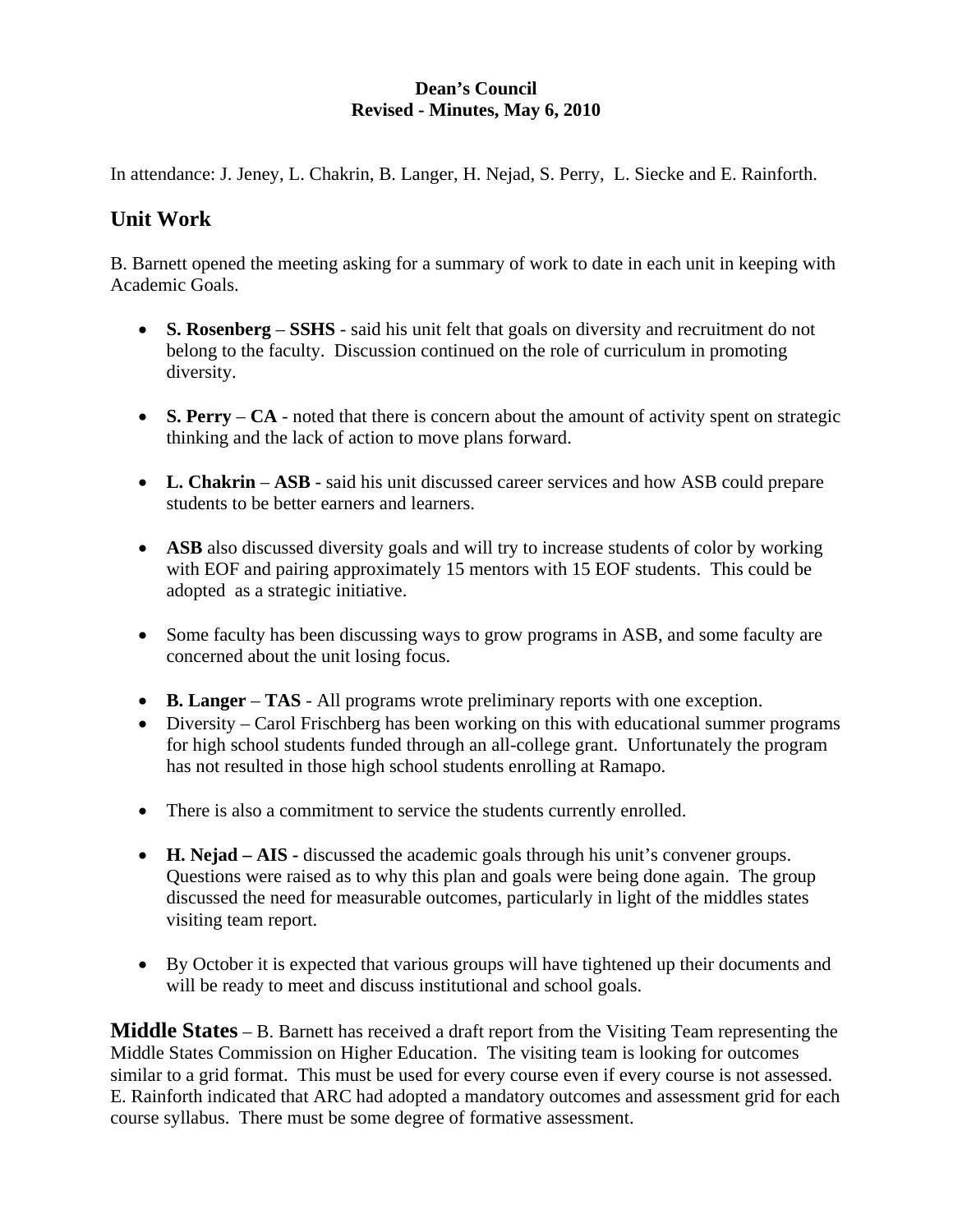- Seniors at Ramapo must take the CLA exam and faculty teaching a senior course must be encouraged to leave a day for students to take this test.
- GECCO which is made up of representatives from each of the General Education Categories / Core Courses, must define measurable student learning outcomes for all areas of general education.
- B. Barnett would like to expand diversity at the college particularly in age of students.
- She will also send the Middle States draft study to all deans.

## **Budget**

- \$1.26 million dollars of cuts campus-wide were made yesterday. Student Affairs cuts were over \$600,000. Some money was gained from positions unfilled, and residence life returned some money.
- L. Siecke said that the library will be making budget cuts by cutting back on subscriptions and dropping part-time reference coverage.
- B. Barnett will provide opportunity for the Deans to be evaluated by the faculty this fall.

### **J. Jeney**

- J. Jeney presented on the convener inventory. She has asked the deans for a list of all conveners. She is looking for primary and secondary convening groups and is requesting that any deans who have not sent this list please do so. She would like to maintain the college's basic inventory.
- J. Faber will follow up on membership of primary and secondary convening groups.
- For the future, J. Jeney will gather and publish a listing of primary and secondary convening groups for each faculty member.
- Faculty Titles Have to be consistent with majors offered at the College this is especially important for advertising.
- Business cards faculty must receive signature approval from J. Jeney and staff must receive approval from HR.

### **Honors Convocation**

- Quick Review included:
- E. Rainforth to check into the cost of framing certificates for Honors Convocation.

For the future – impose a word limit for description of recipients of the awards.